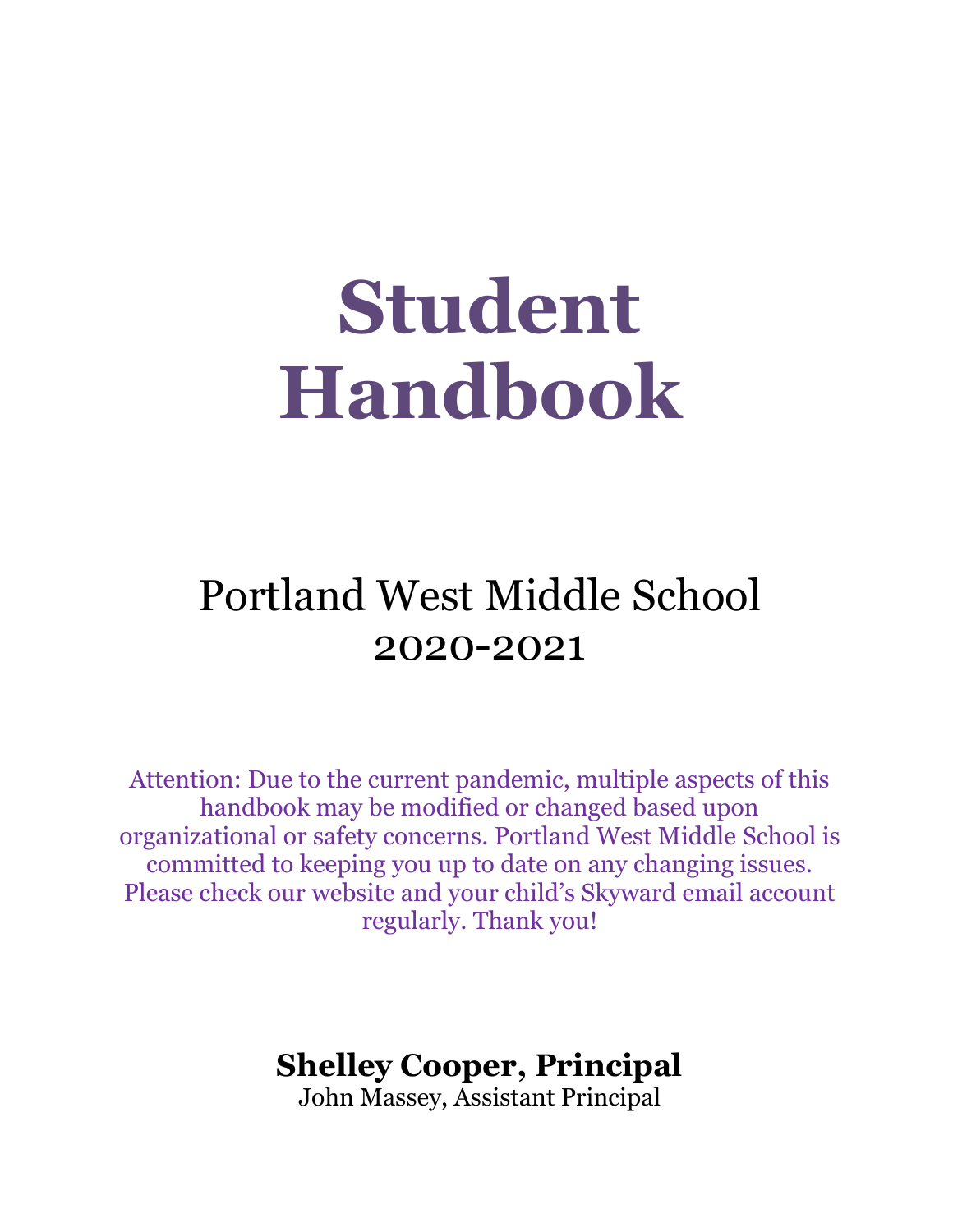# **Welcome**

Welcome to Portland West Middle School. Plans are in place to help you have exciting and successful learning experiences. Understanding and living the three school rules and their expectations should help every day be fun and beneficial.

This **Student Handbook** will help guide you in your journey through the middle school years to academic victories, fun student-life, and positive interactions with adults and peers.

#### **Our Mission and Vision**

The **Mission** of Portland West Middle School is to **P**repare, **W**ork, **M**aster, and **S**ucceed. We take these developmental elements very seriously and review them every morning on our announcements.

The **Vision** of Portland West Middle School is to increase student success by inspiring them to accomplish, by continually growing in our professional knowledge, and by fostering a positive, cooperative relationship with families and our community.

#### **Our Beliefs**

We believe that students, teachers, administrators, parents, and our community share the responsibility for advancing the school's vision and mission.

We believe that our staff is committed to excellence.

We believe that our students deserve a safe, comfortable and encouraging learning environment.

We believe that all students can learn, and it is our responsibility to provide the support needed to meet their unique physical, social, emotional, and intellectual needs.

We believe that a positive atmosphere of honesty and integrity promotes learning and respect.

We believe that regular attendance is valued, expected, and essential for success in school, in the workplace, and in the community.

We believe that our students deserve an active, engaging learning experience that reflects sound professional development practices.

We believe that our students should be recognized for their achievements.

#### **School Rules**

Be Responsible

Be Respectful

Be Safe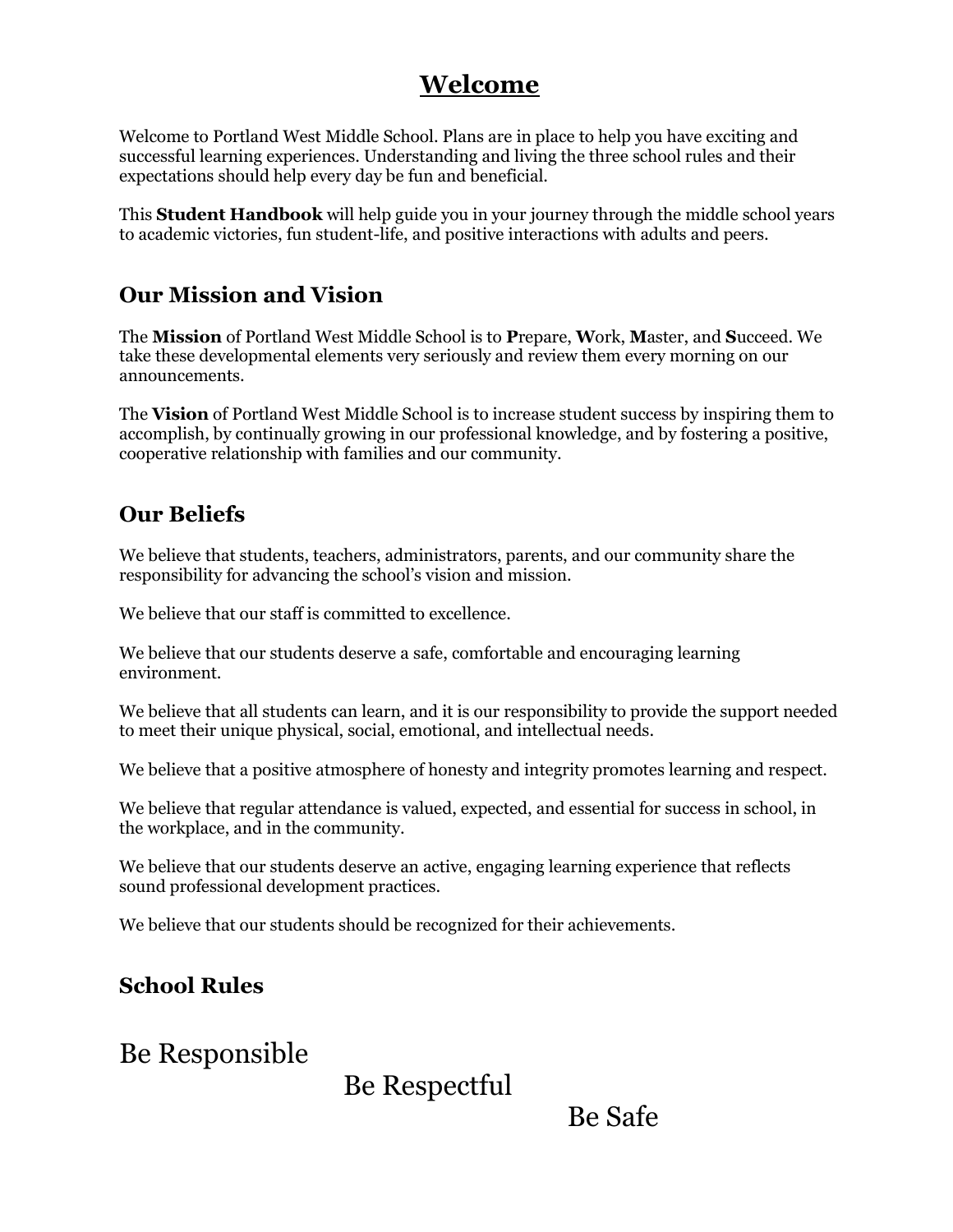# **Portland West Middle School Time Schedule**

| $07:55 - 08:05$ | (10 minutes)<br>Homeroom                                               |
|-----------------|------------------------------------------------------------------------|
| 08:05-08:08     | Hall-time                                                              |
| 08:08-08:52     | Block One (Period $1) - (44$ minutes)                                  |
| $08:52 - 08:55$ | Hall-time                                                              |
| $08:55 - 09:39$ | Block One (Period $2) - (44$ minutes)                                  |
| $09:39 - 09:42$ | Hall-time                                                              |
| $09:42 - 10:26$ | Block Two (Period 3) – $(44$ minutes)                                  |
| $10:26 - 10:29$ | Hall-time                                                              |
| $10:29 - 11:13$ | Block Two (Period 4) – $(44$ minutes)                                  |
| $11:13 - 01:18$ | Block Three (Periods $5 \& 6$ ) – (see * <u>Lunch Schedules</u> below) |
| $01:18 - 01:21$ | Hall-time                                                              |
| $01:21 - 02:05$ | Block Four (Period $7$ ) – (44 minutes)                                |
| $02:05 - 02:08$ | Hall-time                                                              |
| 02:08-02:11     | <b>Afternoon Announcements</b>                                         |
| $02:11 - 02:55$ | Block Four (Period $8$ ) – (44 minutes)                                |

#### **\*Lunch Schedule**

Seventh Grade 11:16 - 11:37 Lunch; 11:47-12:31 5<sup>th</sup> Pd; 12:34-1:18 6<sup>th</sup> Pd Eighth Grade 11:16-11:47 5<sup>th</sup> Pd; 11:49 - 12:17 Lunch; 12:19-12:32 5<sup>th</sup> Pd cont; 12:34-1:18 6<sup>th</sup> Pd Sixth Grade 11:16-12:00 5<sup>th</sup> Pd; 12:03-12:22 6<sup>th</sup> Pd; 12:24 - 12:52 Lunch; 12:54-1:18 6<sup>th</sup> Pd cont

# **Academics**

#### **Grading System:**

- A 93--100
- B 85--92
- $C = 75 84$
- D 70-74
- $F \rightarrow -69$

#### **Grade Reporting**

**Progress Reports** are updated four-and-one-half weeks into each nine-week term through our Skyward software program. The grades reflect how the student is progressing in that specific term. Good scores indicate the student is doing his/her homework, studying for all examinations, and participating in classroom work. If additional effort is needed, sufficient time remains to raise the scores.

**Report Cards** are uploaded at the end of each nine-week term. Good report cards are worth celebrating because they show the student has been very successful. If the report card indicates a need for parent-teacher communication, please call the school office at 615-325-8066 and schedule a phone conference.

**Special Communications** are sometimes helpful. When a teacher contacts the parents concerning a student's grades, it is for the purpose of encouraging successful learning experiences. If a parent/guardian desires a conference with a specific teacher, administrator, or a group meeting with all of his/her child's teachers, please call the school office and a conference can be scheduled. Good and positive communication will lead to success.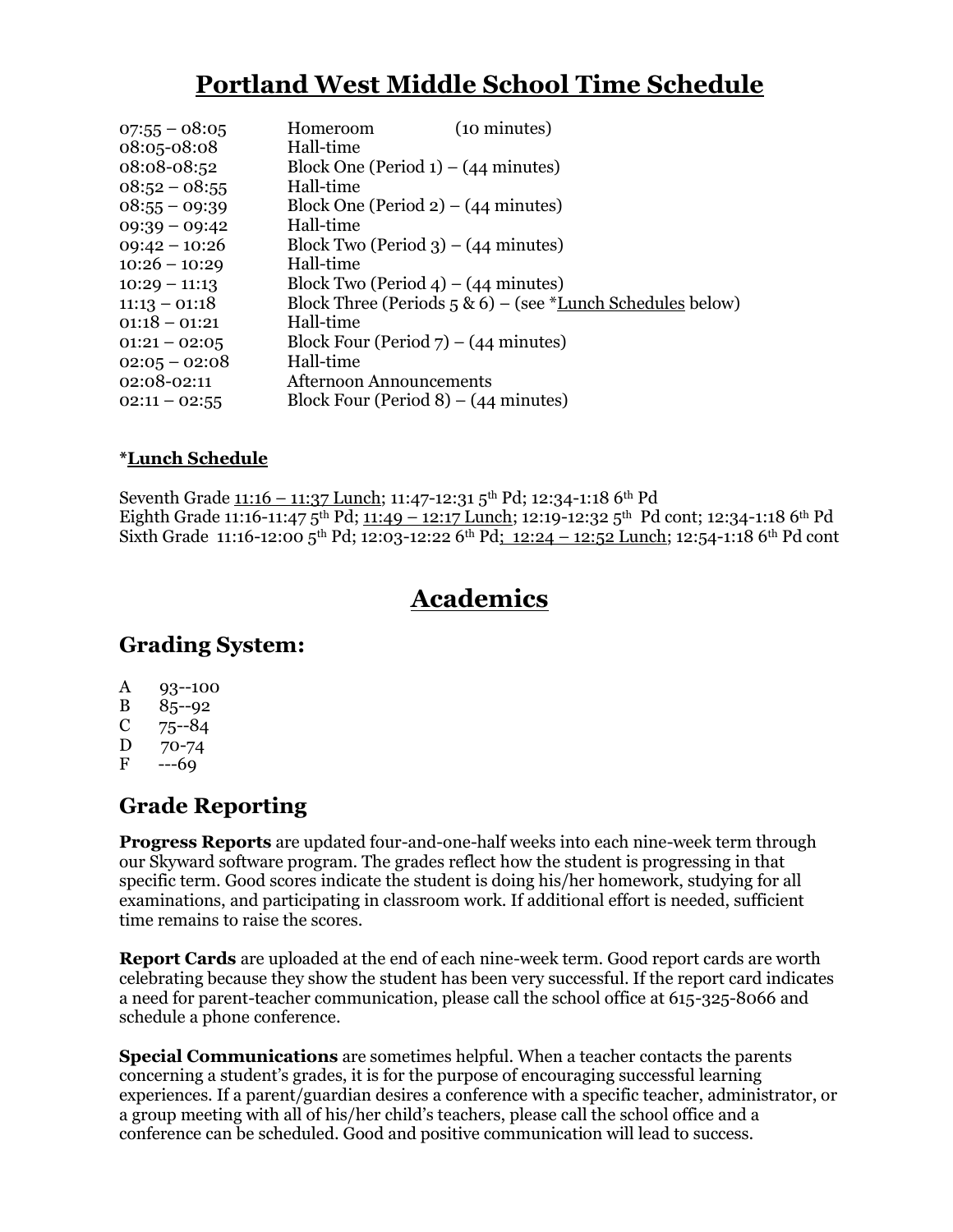#### **Classroom Integrity**

Graded schoolwork is designed to help evaluate the learning experiences and retention of information. Honesty in all work provides the teacher, student, and parents a true measure of what has been learned and what is still a challenge. It is important for the student to always submit his/her own work. Friendships should be based on integrity and a commitment to save any friend embarrassment by asking him/her to go against this integrity.

#### **Textbooks**

Textbooks are issued to each student for use in the educational process. Taking proper care of the textbooks saves the life of the book and having to face replacement costs. The cost of each lost textbook will be based on replacement cost. If a textbook received damage, a small fee may be charged to have the book professionally rebound. Minor repairs need to be taken to the Librarian. Your child will not be able to register for the following school year until all textbook charges have been taken care of.

#### **Student Records**

It is important to keep all student records up to date. Current telephone numbers, mailing addresses, emergency contacts, and legal restrictions are especially important to keep updated. PWMS observes all legal regulations regarding privacy of student records.

Immunizations are to be current. All parents have legal access to educational records unless restricted by signed legal documentation. All parents have the right to check his/her child out of school unless restricted by signed legal documentation.

PWMS is happy to cooperate with former/future schools in the transfer of records when all textbooks, library books, and financial obligations are satisfied.

# **Attendance Information**

#### **Goal: Perfect Attendance**

Being in school is very important to achieving academic and other school-related goals. PWMS recommends each student arrive early in order to have sufficient time to go to the locker, visit with friends, take care of personal business, and still arrive in class prior to the bell that signals the beginning of class. When you are late to school, check in at the office before going to class. **Note**: A detention will be issued for each tardy to school beginning with tardy number five per semester whether excused or unexcused.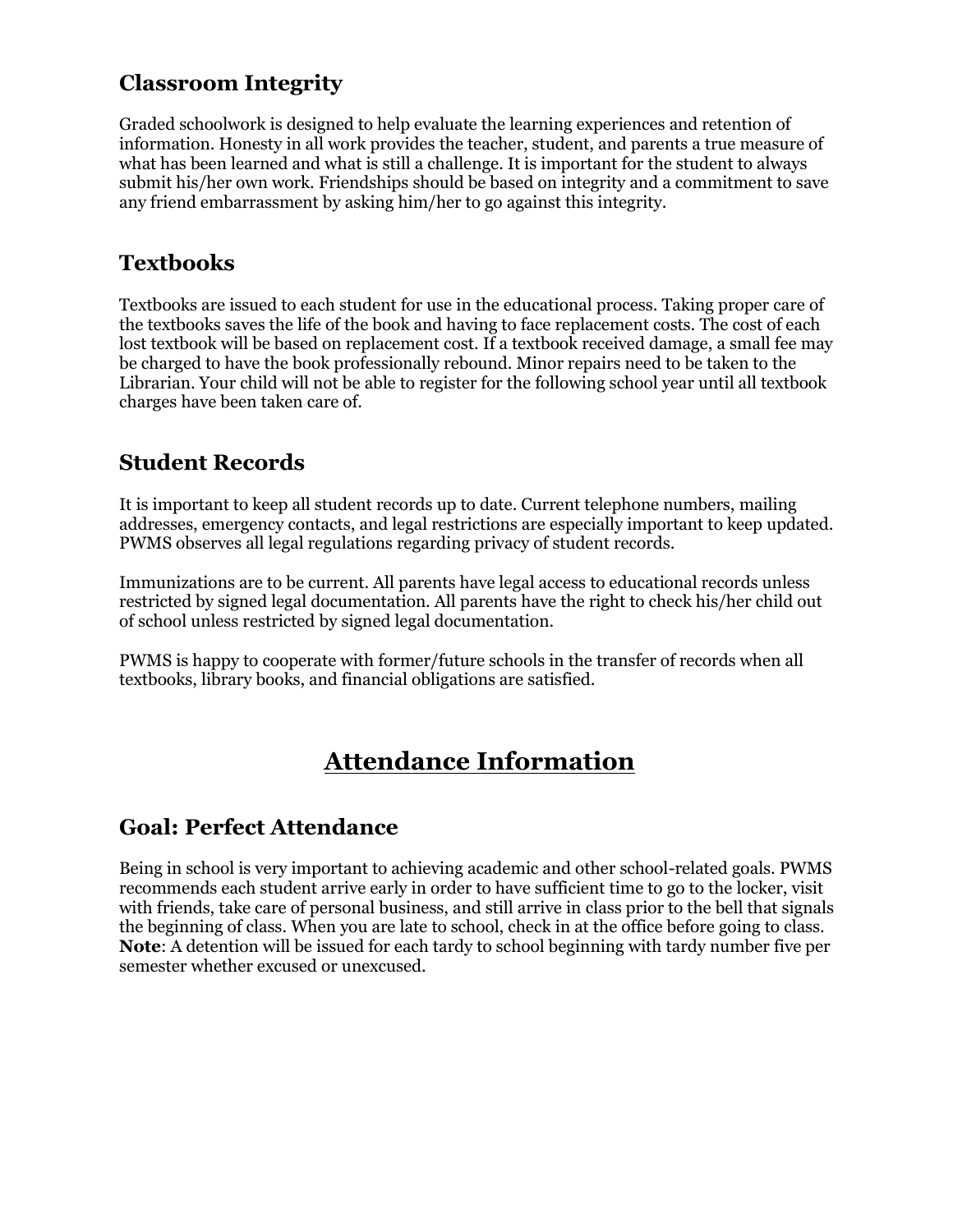# **Signing In / Signing Out**

Parents/Guardians or designated adults can sign a student out of school for various appointments. Upon the student's return to school, the adult should accompany the student back to the main office and sign the student in. Be sure to include the correct time, student's name, and escort on the Sign In / Sign Out Form in the main office.

Photo-Identification is required of those wanting to sign out a student. This precaution is designed to ensure the security of the student. Thank you for your cooperation.

#### **Excused Absences**

Student attendance is imperative if learning is to take place. When a student has to be absent, a written note from the parent/guardian will excuse the student **five times each semester**. Additional absences must be verified.

Verification is accomplished by providing documentation from:

- 1. Physician, Dentist, Orthodontist, health Agency, or Hospital
- 2. Funeral Home, Mortuary
- 3. Court Officials
- 4. Vacation/Trips with prior approval by the principal
- 5. Special recognized religious holidays with prior approval by the principal
- 6. Approved school related activities with prior approval by the principal

7. Other extenuating circumstances beyond the control of the student as approved by the principal.

Attendance is based on class period presence. Please schedule out-of-school appointments so a minimum of school time is missed.

#### **Makeup Work**

Students are to complete all makeup work within three school days after the student returns to school. Makeup work is graded work. This policy applies to both excused and unexcused absences. (Board Policy for Middle School JB K-12)

# **Student Dress Code and Hygiene**

Students are encouraged to dress and groom in a clean, neat, and modest manner so as not to distract or interfere with the academic activities of the school. Cleanliness is an indication of personal pride...be proud. PWMS adheres to the guidelines adopted by the Sumner County Middle School Principals. Parents/Guardians need to help students adhere to the dress code. Dressing appropriately can save a call home for a change of clothing, spending the day in isolation, or being sent home. All Teachers and Staff at Portland West Middle School also dress for success daily.

#### **AVOID:**

- 1. Sagging trousers and slacks or those dragging the ground
- 2. Trousers that have attached chains or other hardware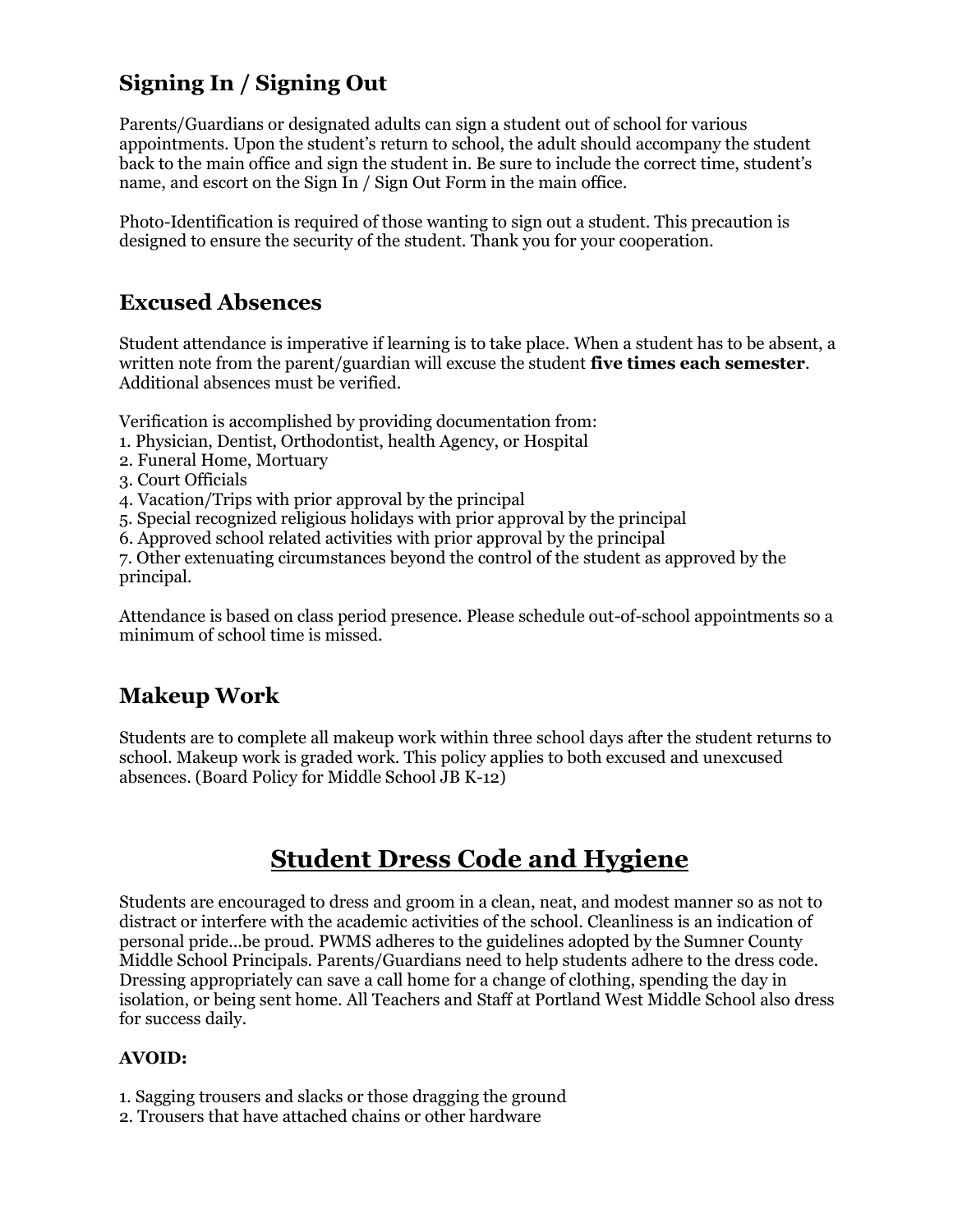3. Holes in the pants must have leggings/Under Armour to hide any bare skin and cannot be large enough to catch on objects that may harm the child or others

4. Clothing related to gangs (bandanas etc.)

5. Pajamas, sleepwear, or house shoes

6. Underwear showing

7. Shorts above the kneecap

8. Mesh/Gym shorts

9. Shirts without sleeves (must have sewn in sleeves)

10. Suggestive slogans, tobacco, drugs, alcohol, or other inappropriate insignias or writings of the clothing and lettering across the seat of garments

11. Bare midriffs, halters, fishnet, or tank tops

12. Revealing necklines

13. Spandex, form-fitting or body conforming outer clothing (no leggings)

14. Skirts and slits in the skirt above the kneecap

- 15. Footwear with cleats
- 16. Dog collars or jewelry/belts/bracelets with studs

17. Extreme hair coloring, hair extensions, or hairdos (includes carved objects, letters, or numbers in the hair)

18. Uncovered tattoos

- 19. Body piercing except in the ears
- 20. Black or Gothic lipstick
- 21. Black, Gothic, or White-out on fingernails
- 22. Large necklaces, big beaded necklaces, or multiple chains
- 23. Headgear of any kind inside the building (avoid baseball style caps at school)

24. Grills

- 25. Autographing of bodies or clothing
- 26. Tinted glasses/sunglasses unless prescribed by a physician
- 27. Trench coats
- 28. Roller shoes

#### *The administration reserves the right to order a change in one's dress when, in the opinion of the administrator, it is detrimental to the educational environment at Portland West Middle School***.**

#### **School Approved Uniforms**

Sports uniforms, cheerleader uniforms, and other specially approved attire may be worn under the direction of the coaches and/or principal.

# **Student Safety**

Students have a right to feel safe while in school. It is the responsibility of everyone in the school to comply with all safety expectations and report safety concerns to an adult and/or the office as soon as possible. Everyone works together for the safety of our school's population.

#### **All Visitors**

All visitors should enter the school through the front doors and report to the main office during school hours. During special events held in the gymnasium, the east entrance doors to the gymnasium will be used. When desiring to enter the front doors, push the button on the wall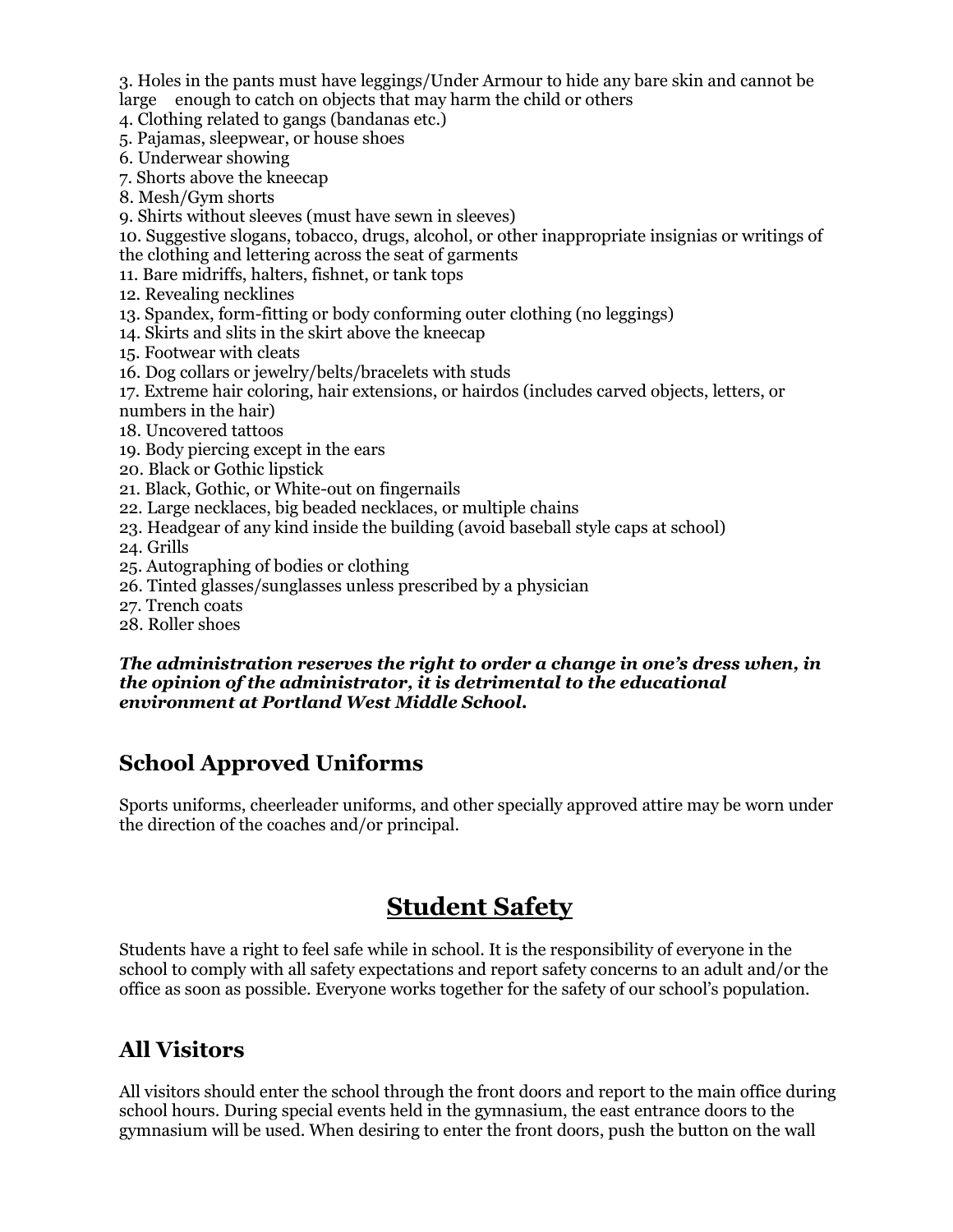near the right set of doors. The receptionist will grant entrance. Enter through the left door of the first set of doors. This is now a Board of Education policy and must be strictly adhered to for the safety of our population. Visitors may be asked for identification.

Everyone, with the exception of law enforcement officers, should be free of weapons. Portland West Middle School is a weapon-free location in compliance with Board of Education policy.

#### **Building Safety**

It is the task of every citizen in the building to continually be on the watch for potential, dangerous situations. **Building Evacuations** will be practiced from time to time to ensure the safety of every person in the building. Fire alarm pull stations are located throughout the building. They should only be used in the case of a fire. False alarms violate civil law and can prompt action by the administration and/or an investigation by the fire marshal's office. **Severe Weather** drills will also be practiced as a safeguard against potential weather storms. Everyone is encouraged to cooperate to help ensure the safety of all should the school experience a serious weather danger.

#### **Emergency Response Plan**

Portland West Middle School has a detailed ERP should the need arise. The local emergency services have reviewed the plans and given approval to them. Specific procedures per classroom/office/public areas are posted for easy access. The school will immediately telephone 911 when an emergency develops. The care and well-being of each person in the care of PWMS will be the top priority in all emergencies.

#### **Injuries or Serious Physical Illness**

Portland West Middle School is blessed with having a School Emergency Team (SET) that has been trained to be first responders to school emergency situations. Parents are immediately telephoned when their child is facing medical needs. Please be sure the office has updated telephone contact numbers. 911 will be called if the situation warrants such response as determined by the SET. The care and well- being of each child and adult at PWMS will be the top priority in all emergencies.

#### **Medications at School**

Parents should make every effort to administer medications at home. When impossible, school office personnel may administer medication with a written request from the parent, approval by the family physician, and school administration. In such cases, medication should be brought to the office at the beginning of the school day and will be dispensed to the student from the Nurse's Room located in the main office complex.

Permission Forms for non-prescription and prescription medications are available in the office and must be completed before any medication is dispensed. Due to the medical risks involved, aspirin and/or aspirin products will be avoided unless ordered by a physician.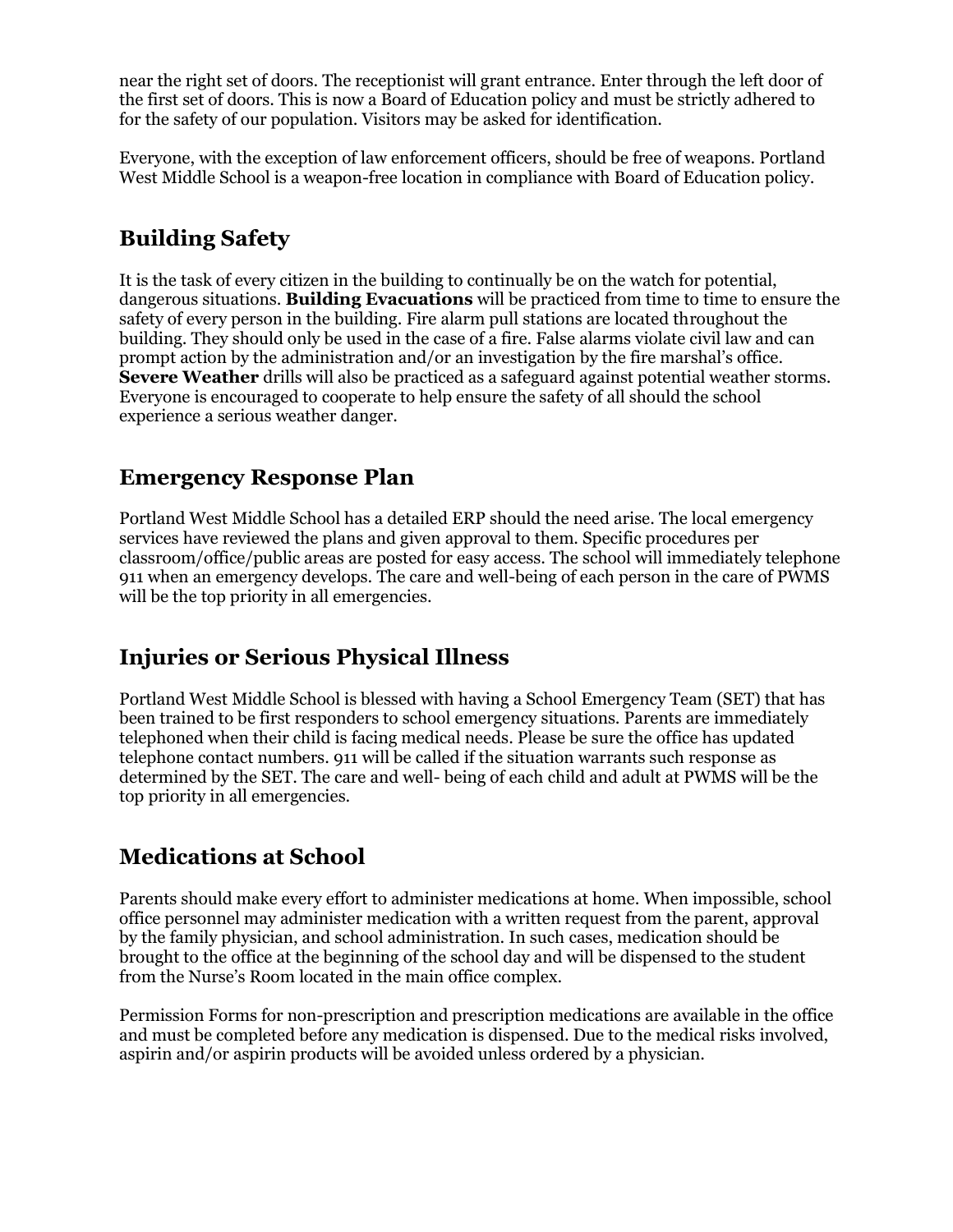#### **Becoming Sick at School**

When a teacher refers a student to the office for illness, preliminary data is gathered (temperature, where the student hurts, etc.), the nurse called when appropriate, and the parent notified. After consultation with the nurse and parents, the decision is made whether to dismiss the student from school or return to class. In the event a child receives a cut or scrape, the school can only apply soap, water, and a bandage.

#### **Backpacks, Bags, and Purses**

These items should be stored in the student's locker. Only class materials are taken to class. If items are needed, the locker can be visited to retrieve the items with the teacher's permission.

#### **Lockers**

A locker is provided to each enrolled student for storage of personal and school-related materials. Changing lockers is permitted only through Mr. Massey's office. Sharing lockers with friends is strictly prohibited.

#### **Sexual Harassment**

Everyone at Portland West Middle School should feel comfortable and free from any form of sexual harassment.

Sexual harassment may include but is not limited to:

- 1. Pressure to engage in sexual activity
- 2. Touching of a sexual nature

3. Demanding sexual favors in exchange for implied preferential treatment and/or implied or overt threats.

4. Sexual gestures, sexual jokes, sexual name calling, sexual rumors, sexual drawings or graffiti

Persons guilty of sexual harassment must be reported to the administration as soon as possible. If you are uncomfortable reporting sexual harassment, please tell an adult you trust and have that adult contact the administration of the school. The safety and well-being of every person is important at PWMS.

#### **Alcoholic Beverages and Drugs**

Possession, sell, purchase, and/or use of any alcoholic beverage, drug substance, or possession of paraphernalia on school property are illegal and in violation of Sumner County Schools Policy. This includes tobacco products such as chewing tobacco, cigarettes, and all types of vapes. Avoid suspension, expulsions, or alternative school by being free of these substances. Being under the influence of these substances is also an offense treated in the same way already mentioned.

#### **Tobacco and Tobacco Products**

Portland West Middle School campus and building is a tobacco-free site. The policy on Tobacco Products from the Sumner County Schools Central Office will be followed. Tobacco products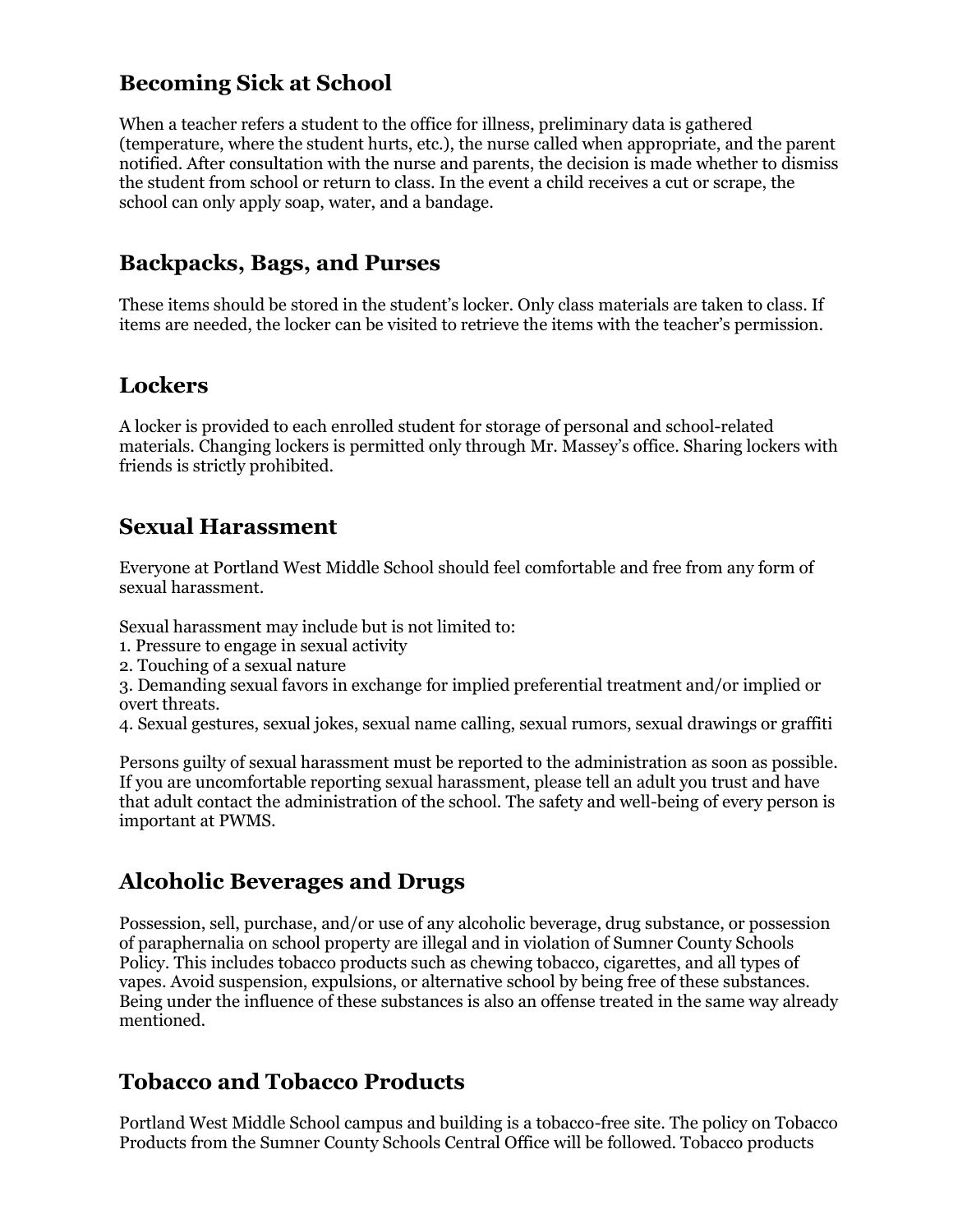found in the student's locker or personal effects will constitute possession. Visitors to Portland West Middle School should respect this policy and avoid embarrassing situations.

#### **Weapons (Zero-Tolerance)**

Weapons of all kinds are included in this zero-tolerance policy. Weapons include but are not limited to:

- 1. Knives, Box Cutters, Razor Blades, Ice Picks
- 2. Firearms (guns) of any kind including pellet, paintball, BB, or toy imitation
- 3. Clubs, Police Batons, Chains, Spiked Wristbands, Spiked Belts, etc.
- 4. Explosive device (includes fireworks)
- 5. Other objects designed with the intent and/or capability of inflicting bodily harm

Weapon Violations are Zero Tolerance. Consequences may include but are not limited to Outof-School Suspensions, Disciplinary Board Hearing, and/or Expulsion from Sumner County Schools.

#### **Searches**

When probable cause is established, the administration may conduct a search of the locker and/or personal items belonging to the student. Possession of banned items will serve as evidence of school/county policy violations. Appropriate action will be taken by the administration of the school.

# **Student Life**

#### **Flowers**

Parents and friends may send flowers to the school for students celebrating special occasions and birthdays. The flowers should be delivered to the school office where they will be kept until the end of the school day. Please be advised that the Sumner County Schools Transportation Policy prohibits glass containers and balloons on a school bus. The school bus driver has the final say in allowing objects on the bus. It is suggested that parents/friends check with the driver before ordering flowers.

#### **Field Trips**

In all activities on campus and excursions away from campus, students should behave in a respectful manner since they represent Portland West Middle School. All permission forms should be returned to the designated person as soon as possible. If parents want to serve as chaperones on these occasions, contact the sponsoring teacher. Portland West Middle School wants all such occasions to be educationally beneficial and enjoyable for all involved. Proper behavior contributes to future participation opportunities.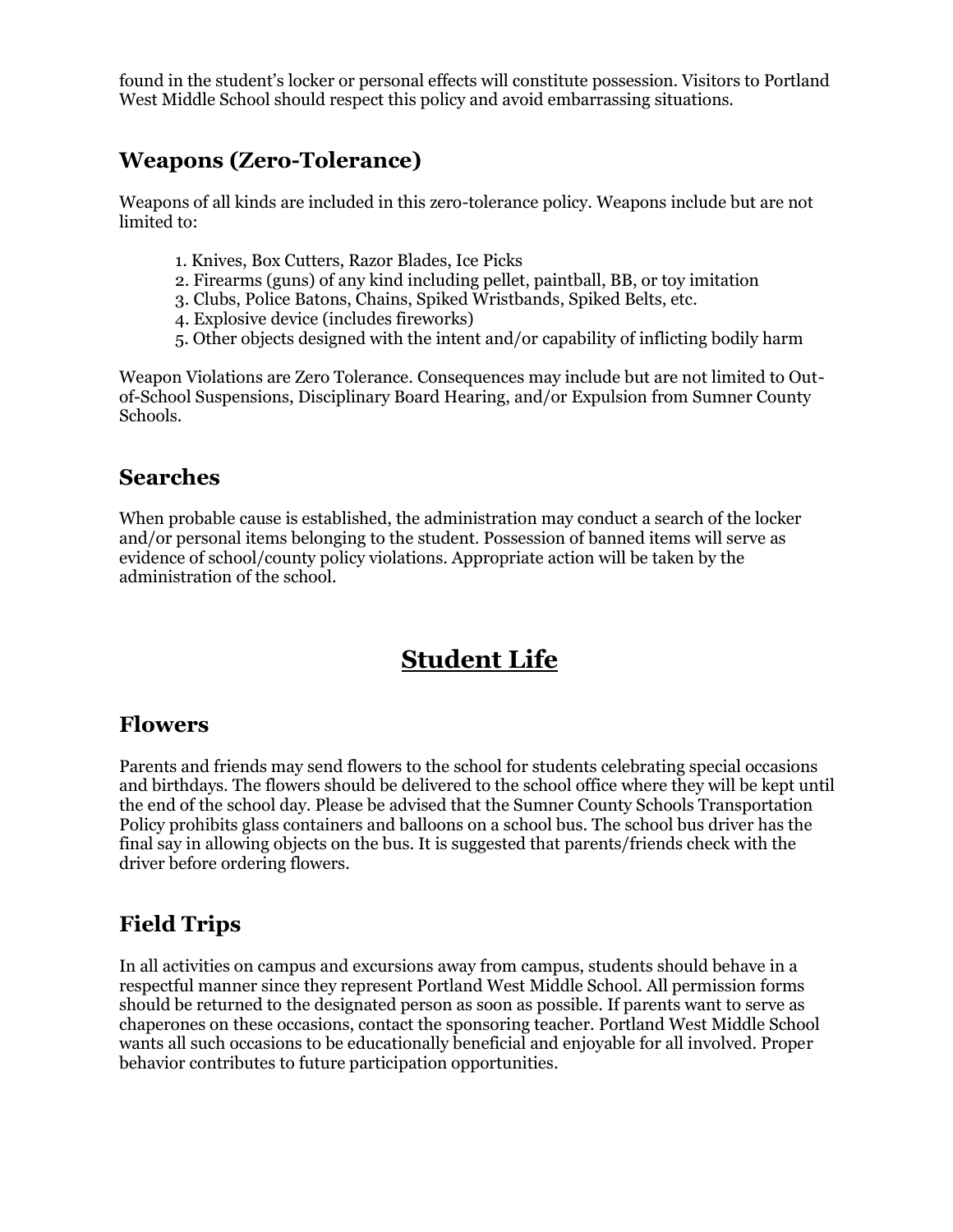#### **Social Time Prior to Opening Bell and After Dismissal**

One of the joys of school life is the formation of friendships. When students arrive at school early, they should report to the gymnasium where they can visit with friends until dismissed to go to classrooms. Once seated in the gymnasium, students remain seated. It is suggested that friends agree on a section of the bleachers so they can be together without having to move around. The supervisors should be respected and their instructions followed. A fun start to the school day will help make the whole day better.

After dismissal, students awaiting school buses should report to the gymnasium. Students are to sit in bus groups to insure no one misses the bus dismissal. As the bus number is called, students then gather up all belongings and exit the gymnasium for the school bus.

#### **Parties and Social Gatherings**

Successes in school are worthy of celebrations. All special occasions are well planned, chaperoned, and sponsored by school organizations under the supervision of school personnel. When the activities are after school hours, parents should make arrangements to meet their child for transportation home at the proper time.

#### **Cell Phone/Apple Watch Policy**

Cell phones and Apple watches are to be turned off and secured during school hours away from the student's accessibility. All electronic items should be turned off and put away prior to entering the building. The principal can authorize cell phone use during or after school activities and on field trips as well as in the event of an emergency or serious situation.

#### **Electronic Devices, Toys Etc.**

All electronic devices, toys, and similar items easily distract the student's focus away from the tasks of academic pursuits. Such distractions need to be left at home. Selling and/or trading personal items should be done outside school time. Only bring to school items necessary to complete schoolwork and assigned activities.

#### **School Spirit**

Portland West Middle School is proud to wear the colors of purple and white. Go, Portland Panthers! Your school spirit, when joined with your peers, will help build friendships, partnerships, and lots of quality enjoyment. Students are encouraged to attend athletic games, music concerts, art shows, special assemblies, and pep rallies. Participate in various school spirit activities and create memories that will last throughout your life.

Pep Rallies build school spirit as our school cheerleaders lead the student body in cheers to encourage the teams. Do your part to make these pep rallies fun and productive by cooperating with the cheerleaders.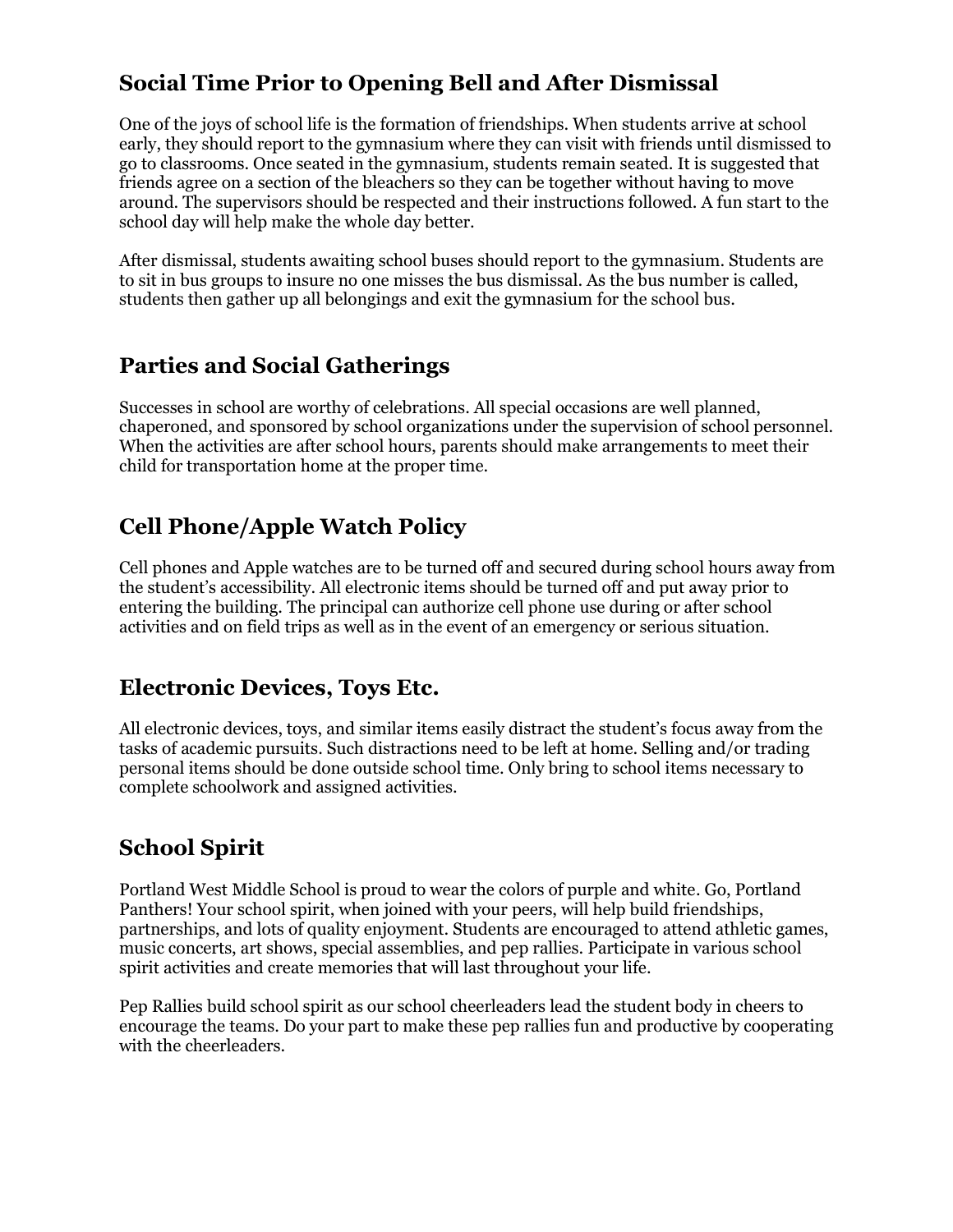#### **Cafeteria and Foods/Drinks**

The cafeteria at Portland West Middle School prepares delicious meals each day for our students and staff. Students need to memorize their student identification number to speed check-out at the registers. Students are allowed to bring their lunch from home. Approved beverages (milk, fruit juices, water) are available for sale in the cafeteria. Students may include water or fruit drinks in lunches brought from home. It is strongly recommended that caffeine and/or high sugar drinks be avoided. Eating should be limited to lunch times and/or special occasions with teacher/administrative permission.

# **School Bus Information**

#### **Sumner County School Transportation Bus Rules**

(See at https://sumnerschools.org/index.php/school-bus-rules)

The following rules and regulations insure the safest, most enjoyable and efficient transportation for your children:

1. Students must be at the bus stop on time. Students should be at the bus stop at least 5 minutes before the bus arrives. All buses operate on a fixed schedule.

2. While waiting at the bus stop, students must wait on the sidewalk, driveway, or as far off of the traveled portion of the road as possible.

3. Students must wait in an orderly manner and wait until the bus comes to a complete stop before approaching the bus.

4. If it is necessary to cross street or roadway, students must wait until the driver signals them to cross and cross the street or roadway 10-15 feet in front of the bus to ensure that the driver sees them.

5. Students must enter the bus in a single file and be seated as quickly as possible.

6. Upon leaving the bus; wait until the bus comes to a complete stop before standing to exit. Standing is not permitted on a moving bus.

7. Exit in a single file in an orderly manner and walk away from the bus.

8. Upon leaving the bus, if the student must cross the roadway, walk approximately 10‑15 feet forward so the driver can see the student. Do not cross until the driver signals you to do so.

9. The operator of any school bus shall be responsible for the order and conduct of the pupils transported.

10. The operator has the responsibility to assign seats and will be directed to do so as a matter of policy.

11. Pupils should obey promptly and willingly any reasonable directive of the driver.

12. Outside of ordinary conversation, classroom conduct is to be observed. Shouting, vulgar language or gestures are not permitted.

13. Pupils must remain seated with feet on the floor in front of them; not in the aisle or draped over the seat back. Students must sit facing forward while the bus is in motion as if they were wearing seatbelts.

14. Students may not board or depart from a bus at any other stop than that which has been properly authorized by school authorities.

15. Pupils will not extend hands, arms, heads or objects from the bus windows at any time. 16. Pupils are not permitted to shout, or gesture to passing vehicles or pedestrians from the bus.

17. Students may adjust windows only when permitted to do so by the driver.

18. Pupils may not throw any object including trash or paper either from within or out of the bus while waiting for, riding, or after leaving the bus. Spitting is not permitted on the bus.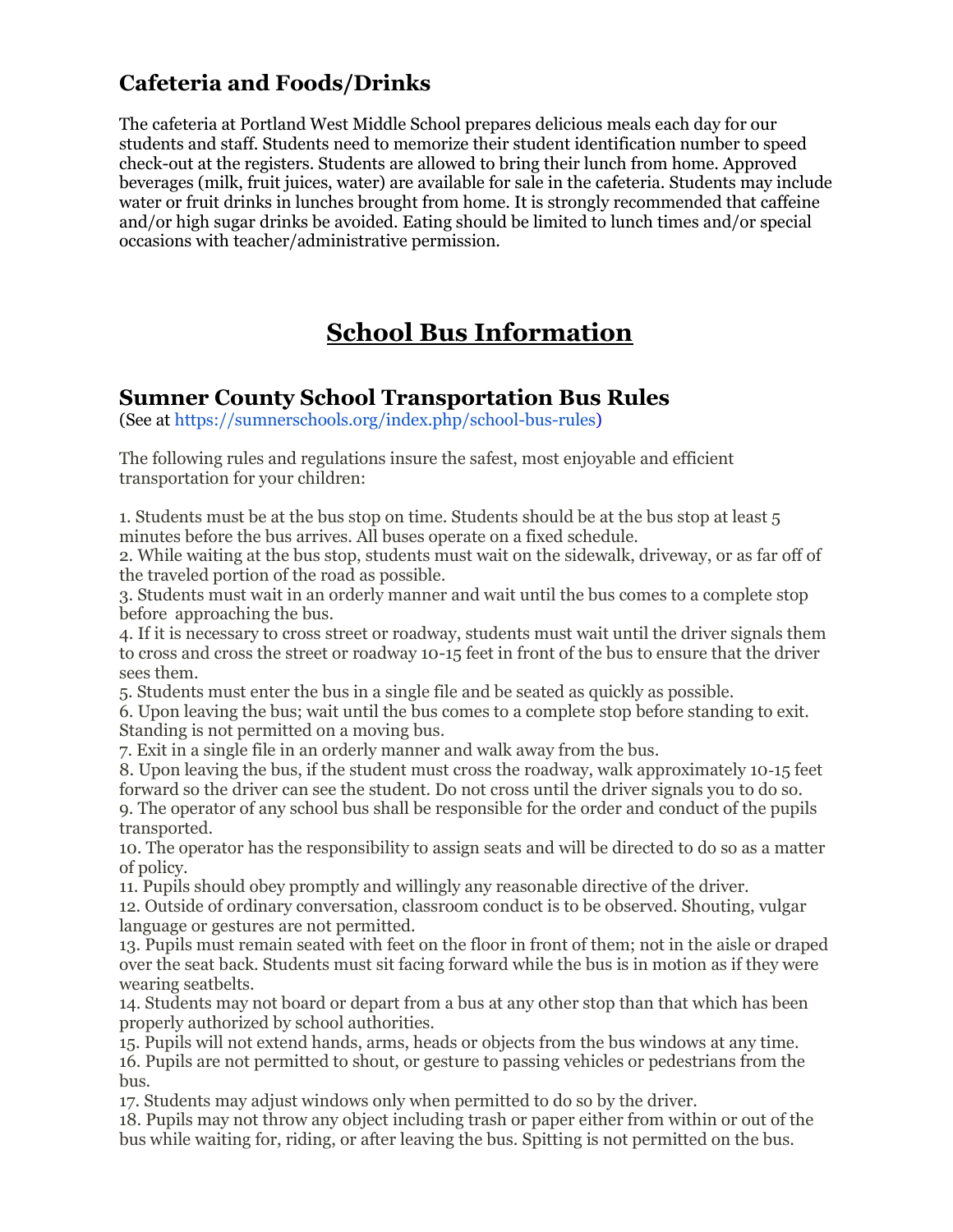19. Riders must stay out of the driver's seat and may not tamper with any operating equipment.

20. Students may not exit from the emergency door unless directed to do so by the driver. 21. Eating and drinking food and beverages on the bus is prohibited. Neither food nor liquids are permitted on the bus except in school lunch bags or lunch pails.

22. The use of tobacco, drugs or alcohol in any form shall not be permitted on the bus. 23. Animals, knives, matches, firearms including cap and water pistols, explosives, glass and other similar breakables, or any other items creating a safety hazard are not permitted on the bus. Necessary schoolbooks and backpacks are permitted. Other items are not permitted. 24. Students needing to ride any bus other than their regular assigned bus must give the driver a note from their principal using the proper form. Bus drivers may not accept notes from parents.

25. Students desiring to take another student home with them who does not normally ride a particular bus must obtain prior permission from their principal to assure the bus is not overloaded. Bus drivers may not accept notes from parents.

26. Teachers, especially sponsors of activity trips need to be aware of bus regulations. 27. Absolute quiet is required at railroad crossings. The driver will turn off all radios and illuminate the dome lights to alert students to be absolutely quiet. This is a requirement of the State of Tennessee, Pupil Transportation; and Sumner County Schools.

#### **Before You Ride**

When a bus student is supposed to be let off at a location different from the normal place, the parents/guardians need to write a note to the school office.

The following information is necessary:

- 1. Name of the Student
- 2. Bus Number and Driver's Name
- 3. Exact Location where the student is to be let off
- 4. Telephone Number where the parent can be reached
- 5. Signature of the parent/guardian and dated

The proper form will be signed by the school, given to the student, and the student gives it to the bus driver upon getting on the bus.

When a bus student wants to go home with another student on a different bus, the parents/guardians need to write a note to the school office.

The following information is necessary:

- 1. Name of the Student
- 2. Current Bus Number and Driver
- 3. Transfer Bus Number and Driver
- 4. Exact Location where the student is going
- 5. Telephone Number where the parent can be reached
- 6. Signature of the parent/guardian and dated

The proper form will be signed by the school, given to the student, and the student gives it to the bus driver upon getting on the bus.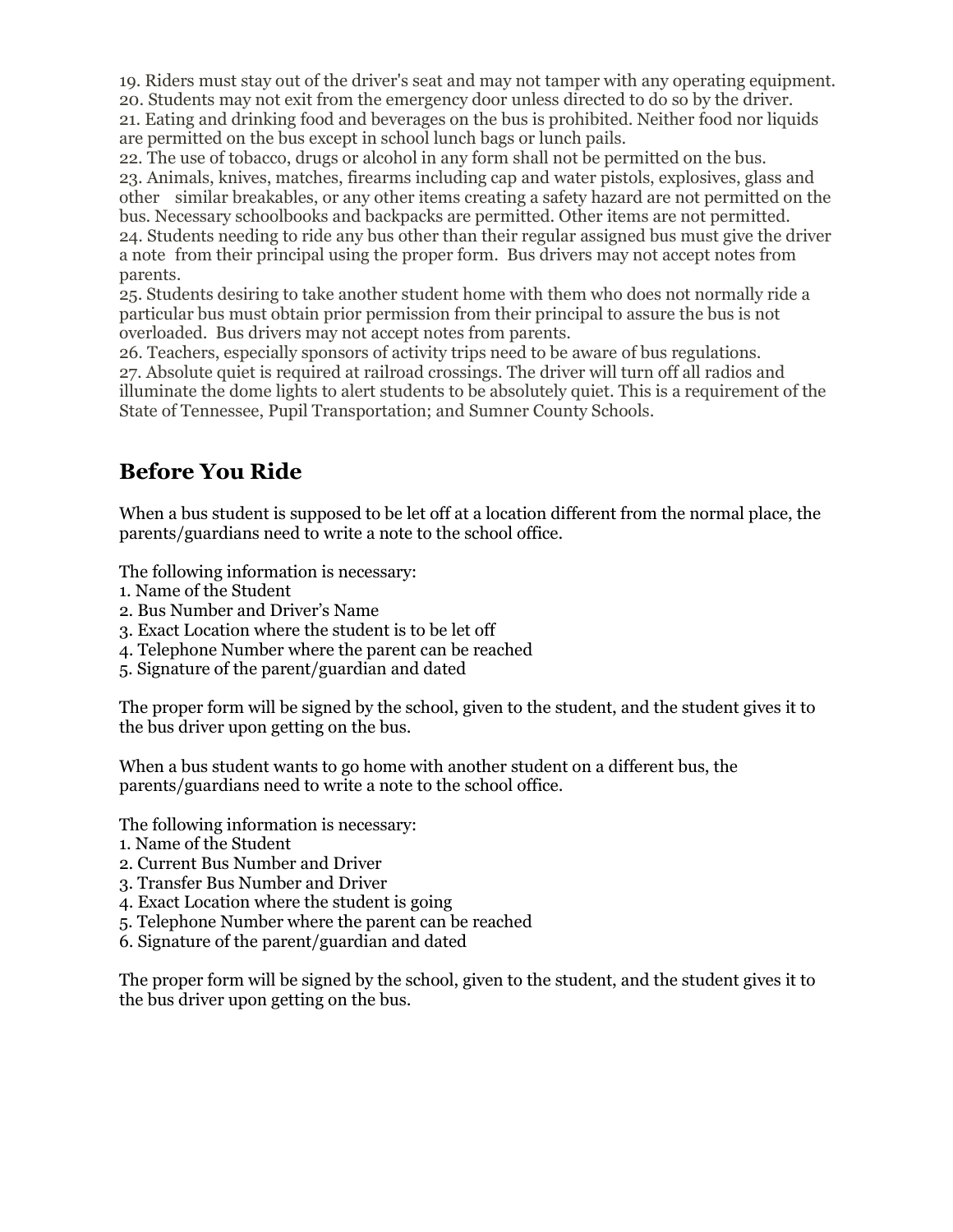#### **Riding a Different Bus**

When a bus student needs to ride a school bus to a location different from his/her normal location and this request is to continue for more than one day, a special Complimentary Transportation Forms has to be completed by the parent and signed by the principal.

The following information will be needed:

- 1. Name of the Student
- 2. Complete current home address
- 3. Bus Number and Driver
- 4. Morning and/or Afternoon Route
- 5. Exact Location where the student is going
- 6. New Bus Number and Driver
- 7. Reason for the Request
- 8. Telephone Number where the parent can be reached
- 9. Signature of the parent/guardian and dated

The proper form will be submitted to School Transportation for approval. The student will be given a copy of the form to be given to the bus driver upon getting on the bus.

#### **Car Riders**

In the mornings, all car riders should be dropped off at the "Car Rider Side" and then go into the gymnasium to await the first bell. It is recommended that students pre-arrange with their friends the section in which to meet and enjoy each other's company while waiting for the bell. Plan to arrive early so being on time to class is easy.

In the afternoons, car riders need to go get in their cars as soon as permissible in order to help eliminate traffic jams. Be sure and watch for moving cars.

If you plan to ride home with a bus rider, follow the same note format as a bus rider changing to a different bus for one day.

When someone is supposed to pick you up other than your normal pick up, please notify the school office.

#### **Walkers**

When walkers arrive at school, enter the gymnasium doors and wait with your friends until the first bell rings. In bad weather, leave home earlier to ensure arrival at school on time. Walkers follow all safety rules as they walk to and from the campus.